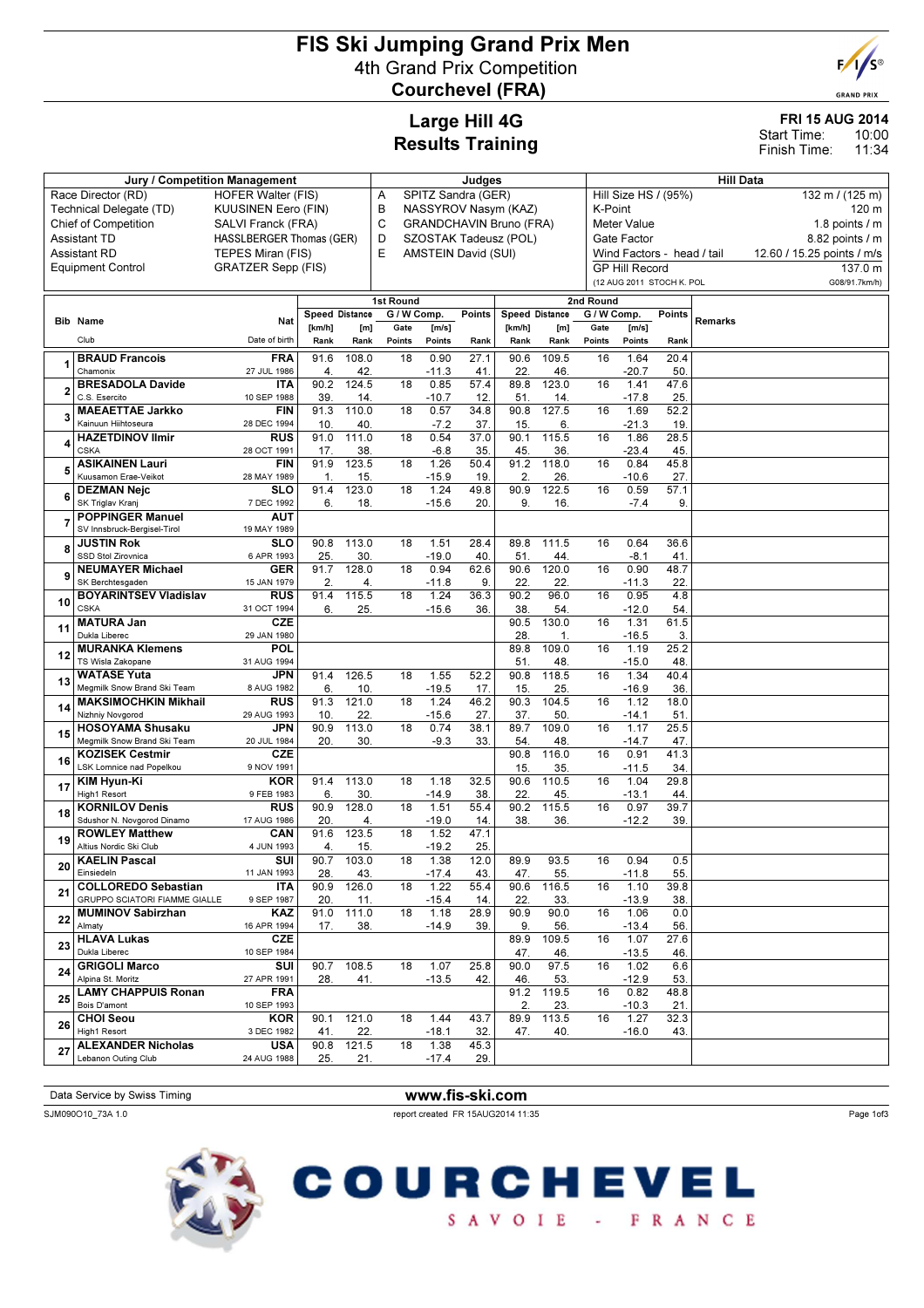# FIS Ski Jumping Grand Prix Men 4th Grand Prix Competition Courchevel (FRA)



**GRAND PRIX** 

### Large Hill 4G Results Training

#### FRI 15 AUG 2014 10:00 11:34 Start Time: Finish Time:

|    |                                          |                           |        |                       | <b>1st Round</b> |               |                   | 2nd Round      |                    |             |                 |                |         |
|----|------------------------------------------|---------------------------|--------|-----------------------|------------------|---------------|-------------------|----------------|--------------------|-------------|-----------------|----------------|---------|
|    |                                          |                           |        | <b>Speed Distance</b> | G / W Comp.      |               | Points            | Speed Distance |                    | G / W Comp. |                 | Points         |         |
|    | <b>Bib Name</b>                          | Nat                       | [km/h] | [m]                   | Gate             | [m/s]         |                   | [km/h]         | [m]                | Gate        | [m/s]           |                | Remarks |
|    | Club                                     | Date of birth             | Rank   | Rank                  | Points           | Points        | Rank              | Rank           | Rank               | Points      | Points          | Rank           |         |
|    | <b>PUNGERTAR Matjaz</b>                  | <b>SLO</b>                | 91.7   | 125.0                 | 18               | 1.38          | 51.6              | 91.0           | 125.0              | 16          | 1.25            | 53.2           |         |
| 28 | <b>SSK Menges</b>                        | 14 AUG 1990               | 2.     | 13.                   |                  | $-17.4$       | 18.               | 5.             | 8                  |             | $-15.8$         | 15.            |         |
|    | <b>ITO Kenshiro</b>                      | <b>JPN</b>                | 90.2   | 123.0                 | 17               | 1.12          | 56.9              | 90.4           | 122.0              | 16          | 1.20            | 48.5           |         |
| 29 | Megmilk Snow Brand Ski Team              | 8 JAN 1990                | 39     | 18.                   | 5.6              | $-14.1$       | 13.               | 32.            | 17.                |             | $-15.1$         | 24.            |         |
|    | <b>KRANJEC Robert</b>                    | <b>SLO</b>                | 90.5   | 111.5                 | 17               | 1.03          | 37.3              | 90.5           | 124.5              | 16          | 1.20            | 53.0           |         |
| 30 | SK Triglav Kranj                         | 16 JUL 1981               | 33.    | 36.                   | 5.6              | $-13.0$       | 34.               | 28.            | 10.                |             | $-15.1$         | 18.            |         |
|    | <b>KOIVURANTA Anssi</b>                  | <b>FIN</b>                | 91.3   | 126.0                 | 17               | 1.10          | $62.\overline{5}$ | 91.4           | 121.5              | 16          | 1.11            | 48.7           |         |
| 31 | Kuusamon Erä-Veikot                      | 3 JUL 1988                | 10     | 11.                   | 5.6              | $-13.9$       | 10.               | 1.             | 18                 |             | $-14.0$         | 22.            |         |
|    | <b>NIEMI Sami</b>                        | <b>FIN</b>                | 91.2   | 128.0                 | 17               | 1.04          | 66.9              | 90.9           | 128.0              | 16          | 0.93            | 62.7           |         |
| 32 | Ounasvaaran Hiihtoseura                  | 16 FEB 1991               | 13.    | 4.                    | 5.6              | $-13.1$       | 6.                | 9.             | 5.                 |             | $-11.7$         | $\overline{2}$ |         |
|    | <b>SHIMIZU Reruhi</b>                    | JPN                       | 90.5   | 127.5                 | 17               | 0.95          | 67.1              | 90.8           | 125.0              | 16          | 0.95            | 57.0           |         |
| 33 | Megmilk Snow Brand Ski Team              | 4 DEC 1993                | 33.    | 7.                    | 5.6              | $-12.0$       | 5.                | 15.            | 8.                 |             | $-12.0$         | 10.            |         |
|    | <b>DESCOMBES SEVOIE Vincent</b>          | <b>FRA</b>                |        |                       |                  |               |                   | 90.2           | $116.\overline{5}$ | 16          | 0.94            | 41.9           |         |
| 34 | Douanes Chamonix                         | 9 JAN 1984                |        |                       |                  |               |                   | 38.            | 33                 |             | $-11.8$         | 33.            |         |
|    | <b>FETTNER Manuel</b>                    | <b>AUT</b>                |        |                       |                  |               |                   | 90.4           | 114.5              | 16          | 0.96            | 38.0           |         |
| 35 | SV Innsbruck-Bergisel-Tirol              | 17 JUN 1985               |        |                       |                  |               |                   | 32.            | 39                 |             | $-12.1$         | 40.            |         |
|    | <b>EISENBICHLER Markus</b>               | GER                       | 91.1   | 128.5                 | 17               | 1.13          | 66.7              | 90.5           | 117.0              | 16          | 0.92            | 43.0           |         |
| 36 | <b>TSV Siegsdorf</b>                     | 3 APR 1991                | 14.    | 3.                    | 5.6              | $-14.2$       | 7.                | 28.            | 31                 |             | $-11.6$         | 29             |         |
|    | <b>KOUDELKA Roman</b>                    | <b>CZE</b>                |        |                       |                  |               |                   | 90.2           | 124.0              | 16          | 1.12            | 53.1           |         |
| 37 | LSK Lomnice nad Popelkov                 | 9 JUL 1989                |        |                       |                  |               |                   | 38.            | 11                 |             | $-14.1$         | 17.            |         |
|    | <b>GEIGER Karl</b>                       | GER                       | 91.1   | 113.0                 | 16               | 1.04          | 45.4              | 91.0           | 118.0              | 16          | 1.12            | 42.3           |         |
| 38 | SC Oberstdorf                            | 11 FEB 1993               | 14.    | 30.                   | 11.1             | $-13.1$       | 28.               | 5.             | 26.                |             | $-14.1$         | 32.            |         |
| 39 | <b>JANDA Jakub</b>                       | <b>CZE</b>                |        |                       |                  |               |                   | 90.4           | 129.0              | 16          | 1.20            | 61.1           |         |
|    | Dukla Liberec                            | 27 APR 1978               |        |                       |                  |               |                   | 32.            | 2.                 |             | $-15.1$         | 4.             |         |
| 40 | <b>SJOEEN Phillip</b>                    | <b>NOR</b>                | 90.9   | 131.0                 | 16               | 1.02          | 78.0              |                |                    |             |                 |                |         |
|    | <b>Bekkelaget Sk</b>                     | 24 DEC 1995               | 20.    | 1.                    | 11.1             | $-12.9$       | 1.                |                |                    |             |                 |                |         |
| 41 | <b>KRAFT Stefan</b>                      | <b>AUT</b>                |        |                       |                  |               |                   |                |                    |             |                 |                |         |
|    | SV Schwarzach-Salzburg                   | 13 MAY 1993               |        |                       |                  |               |                   |                |                    |             |                 |                |         |
| 42 | <b>KOT Maciej</b>                        | POL                       |        |                       |                  |               |                   | 90.7           | 121.0              | 16          | 0.68            | 53.2           |         |
|    | AZS Zakopane                             | 9 JUN 1991                |        |                       |                  |               |                   | 21.            | 19.                |             | $-8.6$          | 15.            |         |
| 43 | <b>KRAUS Marinus</b>                     | GER                       | 90.5   | 113.5                 | 16               | 0.79          | 49.4              | 89.9           | 117.0              | 16          | 0.97            | 42.4           |         |
|    | Wsv Oberaudorf                           | 13 FEB 1991               | 33.    | 29.                   | 11.1             | $-10.0$       | 21                | 47.<br>89.7    | 31                 |             | $-12.2$         | 31             |         |
| 44 | ZIOBRO Jan<br><b>WKS Zakopane</b>        | POL<br>24 JUN 1991        |        |                       |                  |               |                   | 54.            | 113.5<br>40.       | 16          | 0.98<br>$-12.3$ | 36.0<br>42.    |         |
|    | <b>WENIG Daniel</b>                      | <b>GER</b>                | 90.3   | 113.0                 | 16               | 0.81          | 48.3              | 90.6           | 123.0              | 16          | 0.59            | 58.0           |         |
| 45 | SK Berchtesgaden                         | 12 AUG 1991               | 36.    | 30.                   | 11.1             | $-10.2$       | 24.               | 22.            | 14.                |             | $-7.4$          | 8.             |         |
|    | <b>MAYLAENDER Dominik</b>                | <b>GER</b>                | 91.0   | 114.5                 | 16               | 0.97          | 49.0              | 91.0           | 102.0              | 16          | 0.76            | 18.0           |         |
| 46 | <b>SC Degenfeld</b>                      | 20 MAR 1995               | 17.    | 27.                   | 11.1             | $-12.2$       | 23.               | 5.             | 51                 |             | $-9.6$          | 51             |         |
|    | <b>TANDE Daniel-Andre</b>                | <b>NOR</b>                | 90.6   | 118.0                 | 16               | 0.98          | 55.2              | 90.9           | 121.0              | 16          | 0.62            | 54.0           |         |
| 47 | Kongsberg If                             | 24 JAN 1994               | 30     | 24.                   | 11.1             | $-12.3$       | 16.               | 9.             | 19.                |             | $-7.8$          | 13.            |         |
|    | <b>AMMANN Simon</b>                      | SUI                       |        |                       |                  |               |                   | 90.8           | 118.0              | 16          | 0.70            | 47.6           |         |
| 48 | SSC Toggenburg                           | 25 JUN 1981               |        |                       |                  |               |                   | 15.            | 26.                |             | $-8.8$          | 25.            |         |
| 49 | <b>KUBACKI Dawid</b>                     | POL                       |        |                       |                  |               |                   | 90.8           | 120.5              | 16          | 0.58            | 53.6           |         |
|    | TS Wisla Zakopane                        | 12 MAR 1990               |        |                       |                  |               |                   | 15.            | 21                 |             | $-7.3$          | 14.            |         |
| 50 | <b>KOBAYASHI Junshiro</b>                | <b>JPN</b>                | 89.0   | 129.0                 | 16               | 0.97          | 75.1              | 89.7           | 119.0              | 16          | 0.51            | 51.8           |         |
|    | <b>Tokai University</b>                  | 11 JUN 1991               | 43.    | 2.                    | 11.1             | $-12.2$       | 2.                | 54             | 24.                |             | $-6.4$          | 20.            |         |
| 51 | <b>DESCHWANDEN Gregor</b>                | SUI                       | 90.6   | 114.0                 | 16               | 1.11          | 46.3              | 90.9           | 115.5              | 16          | 0.72            | 42.8           |         |
|    | Horw                                     | 27 FEB 1991               | 30.    | 28.                   | 11.1             | $-14.0$       | 26.               | 9.             | 36.                |             | $-9.1$          | 30.            |         |
| 52 | <b>HILDE Tom</b>                         | <b>NOR</b>                | 90.3   | 112.5                 | 16               | 1.03          | 44.6              | 90.5           | 113.5              | 16          | 0.67            | 39.9           |         |
|    | Asker Skiklubb<br><b>DIETHART Thomas</b> | 22 SEP 1987<br><b>AUT</b> | 36.    | 35.                   |                  | $11.1 - 13.0$ | 30.               | 28.<br>90.2    | 40.<br>100.5       | 16          | $-8.4$<br>0.35  | 37.<br>20.5    |         |
| 53 | UVB Hinzenbach-Oberoesterreich           | 25 FEB 1992               |        |                       |                  |               |                   | 38.            | 52.                |             | $-4.4$          | 49.            |         |
|    | <b>VELTA Rune</b>                        | <b>NOR</b>                | 90.3   | 127.0                 | 16               | 0.98          | 71.4              | 90.2           | 118.0              | 16          | 0.17            | 54.3           |         |
| 54 | Lommedalen II                            | 19 JUL 1989               | 36.    | 9.                    | 11.1             | $-12.3$       | 4.                | 38.            | 26.                |             | $-2.1$          | 12.            |         |
|    | <b>DAMJAN Jernej</b>                     | <b>SLO</b>                | 89.7   | 111.5                 | 16               | 0.94          | 44.0              | 90.6           | 112.0              | 16          | 0.37            | 40.9           |         |
| 55 | SSK Sam Ihan                             | 28 MAY 1983               | 42.    | 36.                   | 11.1             | $-11.8$       | 31.               | 22.            | 43.                |             | $-4.7$          | 35.            |         |
|    | <b>STOCH Kamil</b>                       | <b>POL</b>                |        |                       |                  |               |                   | 90.2           | 129.0              | 16          | 0.85            | 65.5           |         |
| 56 | <b>WKS ZAKOPANE</b>                      | 25 MAY 1987               |        |                       |                  |               |                   | 38.            | 2.                 |             | $-10.7$         | 1.             |         |
| 57 | <b>FANNEMEL Anders</b>                   | <b>NOR</b>                | 90.6   | 122.0                 | 16               | 1.22          | 59.3              | 91.1           | 128.5              | 16          | 1.32            | 58.7           |         |
|    | Hornindal II                             | 13 MAY 1991               | 30     | 20.                   | 11.1             | $-15.4$       | 11.               | 4.             | 4.                 |             | $-16.6$         | 6.             |         |
| 58 | <b>WELLINGER Andreas</b>                 | GER                       | 90.9   | 127.5                 | 16               | 0.92          | 73.0              | 90.9           | 123.5              | 16          | 0.88            | 55.2           |         |
|    | Sc Ruhpolding                            | 28 AUG 1995               | 20.    | 7.                    | 11.1             | $-11.6$       | 3.                | 9.             | 12.                |             | $-11.1$         | 11.            |         |
| 59 | <b>STJERNEN Andreas</b>                  | <b>NOR</b>                | 91.1   | 123.5                 | 16               | 1.13          | 63.2              | 91.0           | 127.0              | 16          | 1.05            | 59.4           |         |
|    | Sprova IL                                | 30 JUL 1988               | 14.    | 15.                   |                  | $11.1 - 14.2$ | 8.                | 5.             | 7.                 |             | $-13.2$         | 5.             |         |
|    |                                          |                           |        |                       |                  |               |                   |                |                    |             |                 |                |         |

Data Service by Swiss Timing WWW.fis-ski.com

**COURCHEVEL** 

SAVOIE - FRANCE

SJM090O10\_73A 1.0 report created FR 15AUG2014 11:35

Page 2of3